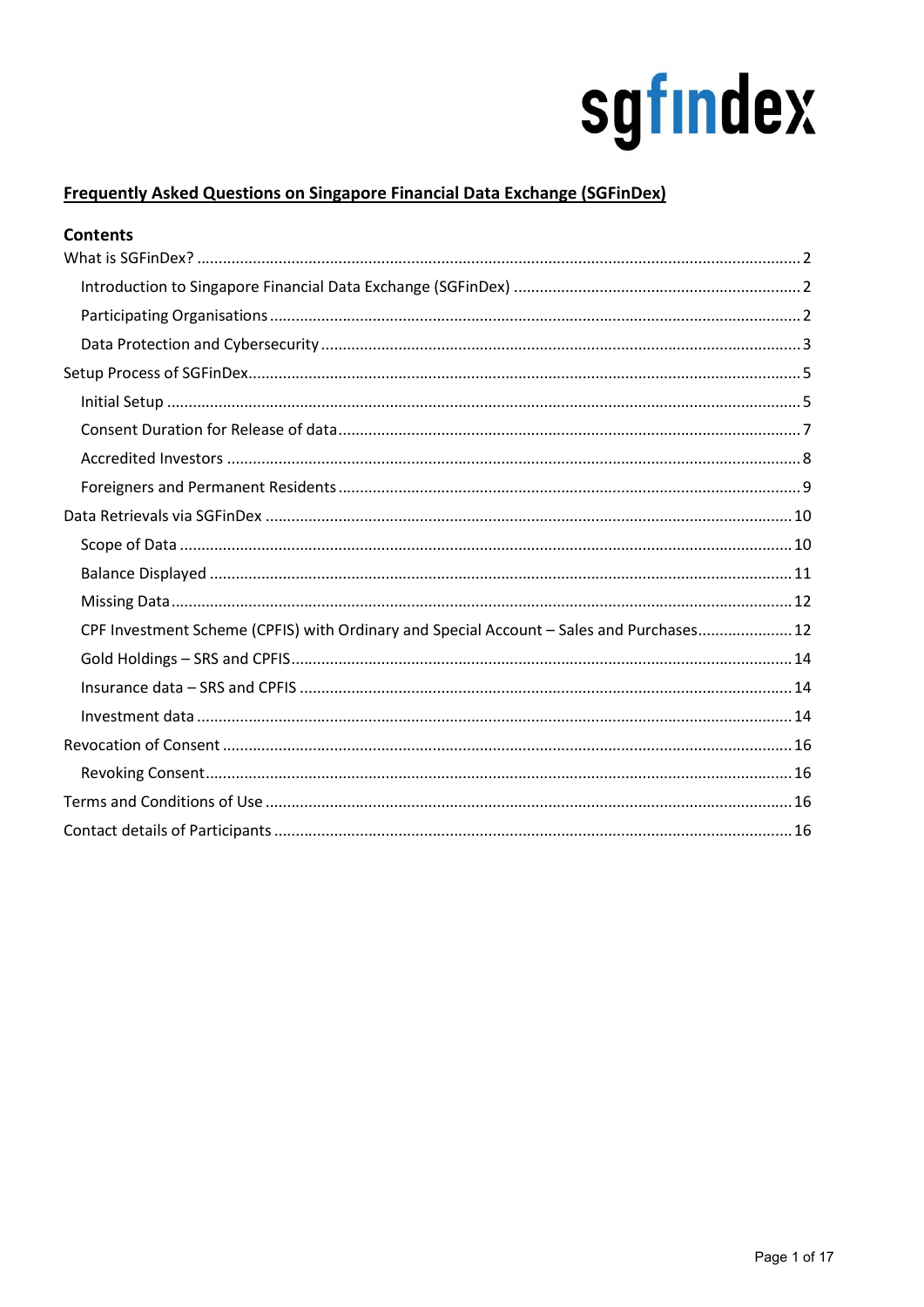### What is SGFinDex?

| <b>Introduction to Singapore Financial Data Exchange (SGFinDex)</b> |                                                                                                                                                                                                                                                                                                                                                                                                                                                                   |
|---------------------------------------------------------------------|-------------------------------------------------------------------------------------------------------------------------------------------------------------------------------------------------------------------------------------------------------------------------------------------------------------------------------------------------------------------------------------------------------------------------------------------------------------------|
| <b>Question 1</b>                                                   | <b>What is SGFinDex?</b>                                                                                                                                                                                                                                                                                                                                                                                                                                          |
| <b>Answer</b>                                                       | SGFinDex stands for Singapore Financial Data Exchange. It is a digital infrastructure that enables<br>you to retrieve and share your financial data from Government agencies (via Myinfo) and<br>private sector organisations (e.g. Bank A) with an organisation (e.g. Bank B) of your choice.<br>This is a joint initiative by the Monetary Authority of Singapore (MAS), the Smart Nation and<br>Digital Government Group (SNDGG), and financial institutions.  |
| <b>Question 2</b>                                                   | How does SGFinDex work and how can it benefit me?                                                                                                                                                                                                                                                                                                                                                                                                                 |
| Answer                                                              | SGFinDex is a digital infrastructure linking the various data sources from participating entities to<br>facilitate the sharing of your personal financial information. With such convenient linkages, you<br>will be able to securely retrieve your personal financial data from your selected data sources<br>and have a consolidated view of your personal financial position through your preferred<br>participating financial planning applications/websites. |
| <b>Question 3</b>                                                   | Can I use a participating financial planning application/website to perform any transactions<br>on my account(s) with other participating entities?                                                                                                                                                                                                                                                                                                               |
| Answer                                                              | No. A participating financial planning application/website enables you to view the account<br>balance in your account(s) with other participating entities, but you cannot use it to perform<br>transactions in your account(s) with other participating entities.                                                                                                                                                                                                |
| <b>Question 4</b>                                                   | Is there a charge to use SGFinDex?                                                                                                                                                                                                                                                                                                                                                                                                                                |
| Answer                                                              | No. Currently, you will not be charged for using SGFinDex via a participating financial planning<br>application/website.                                                                                                                                                                                                                                                                                                                                          |
| <b>Participating Organisations</b>                                  |                                                                                                                                                                                                                                                                                                                                                                                                                                                                   |
| <b>Question 5</b>                                                   | Who are the participating entities in SGFinDex?                                                                                                                                                                                                                                                                                                                                                                                                                   |
| <b>Answer</b>                                                       | The participating entities in SGFinDex consists of Data Contributors and Financial Planning<br>applications/websites.<br>Data Contributors                                                                                                                                                                                                                                                                                                                        |
|                                                                     | Financial institutions currently participating in SGFinDex as data contributors are Citi, DBS /<br>POSB, HSBC, Maybank, OCBC, Standard Chartered Bank UOB and the Central Depository (CDP).<br>Government agencies currently participating in SGFinDex as data contributors are the Central<br>Provident Fund Board (CPFB), Housing and Development Board (HDB) and Inland Revenue<br>Authority of Singapore (IRAS).                                              |
|                                                                     | <b>Financial Planning applications/websites</b><br>The same 7 participating banks and Ministry of Manpower (MOM) will provide financial<br>planning applications/websites that you can use to view your consolidated financial data.                                                                                                                                                                                                                              |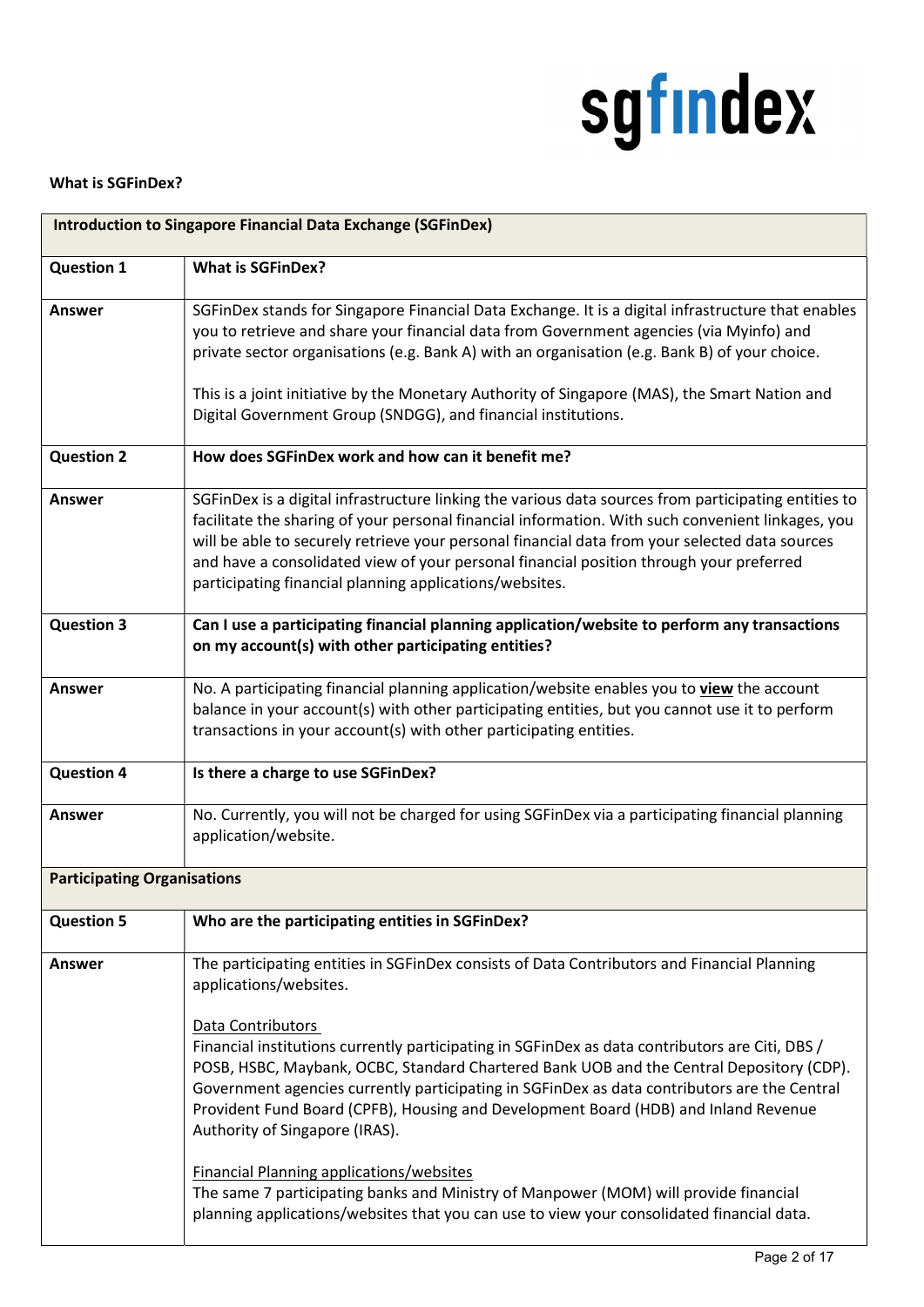| <b>Question 6</b>                        | Will more entities participate in SGFinDex?                                                                                                                                                                                                                                                                                                                                                                                                                                                                                                                                  |
|------------------------------------------|------------------------------------------------------------------------------------------------------------------------------------------------------------------------------------------------------------------------------------------------------------------------------------------------------------------------------------------------------------------------------------------------------------------------------------------------------------------------------------------------------------------------------------------------------------------------------|
| <b>Answer</b>                            | The Monetary Authority of Singapore (MAS) and the Smart Nation and Digital Government<br>Group (SNDGG) are working with the industry to onboard other financial institutions such as<br>insurers onto SGFinDex.                                                                                                                                                                                                                                                                                                                                                              |
| <b>Question 7</b>                        | What are the participating financial planning applications/websites powered by SGFinDex?                                                                                                                                                                                                                                                                                                                                                                                                                                                                                     |
| <b>Answer</b>                            | <b>Financial Institutions</b><br>DBS / POSB's NAV Planner: https://www.dbs.com.sg/personal/deposits/digital-<br>services/sgfindex<br>Citi: https://www.citibank.com.sg/SGFinDex<br>HSBC's FinConnect: https://www.hsbc.com.sg/finconnect<br>Maybank's MView: http://maybank.sg/MView<br>OCBC's Your Financial OneView: www.ocbc.com/personal-banking/digital-<br>banking/financialoneview<br>Standard Chartered Bank: www.sc.com/sg/sgfindex<br>UOB's One View: www.uob.com.sg/oneview<br>Government<br>Ministry of Manpower's MyMoneySense: https://www.mymoneysense.gov.sg |
| <b>Data Protection and Cybersecurity</b> |                                                                                                                                                                                                                                                                                                                                                                                                                                                                                                                                                                              |
| <b>Question 8</b>                        | How will data be shared across the participating entities?                                                                                                                                                                                                                                                                                                                                                                                                                                                                                                                   |
| <b>Answer</b>                            | Data will be shared through SGFinDex only with your consent. Specifically, your consent will be<br>needed (a) for data contributors (i.e. banks and CDP) and government agencies to release data<br>via SGFinDex and (b) for the participating financial planning applications/websites to retrieve<br>data via SGFinDex.<br>Your financial and account information will be encrypted and is not visible to SGFinDex.<br>SGFinDex cannot read and will not store your financial data.                                                                                        |
|                                          | Please refer to Question 13: "How do I authorise my banks and CDP to release data?"                                                                                                                                                                                                                                                                                                                                                                                                                                                                                          |
| <b>Question 9</b>                        | I have consented for my data in Bank A and CDP to be shared through SGFinDex with my<br>selected financial planning application/website. Does that mean that all other participating<br>financial planning applications/websites will now automatically have my data?                                                                                                                                                                                                                                                                                                        |
| <b>Answer</b>                            | No, other participating financial planning applications/websites will not be able to retrieve your<br>data without your consent.                                                                                                                                                                                                                                                                                                                                                                                                                                             |
|                                          | A participating financial planning application/website will need to obtain your consent each<br>time to retrieve your data after you log in to the application/website.                                                                                                                                                                                                                                                                                                                                                                                                      |
|                                          | Data will only be retrieved upon your instruction to do so, even if you had previously authorised<br>Bank A, CDP and government agencies to release your data through SGFinDex.                                                                                                                                                                                                                                                                                                                                                                                              |
| <b>Question 10</b>                       | What are the measures in place to safeguard my data while it is being retrieved through<br><b>SGFinDex?</b>                                                                                                                                                                                                                                                                                                                                                                                                                                                                  |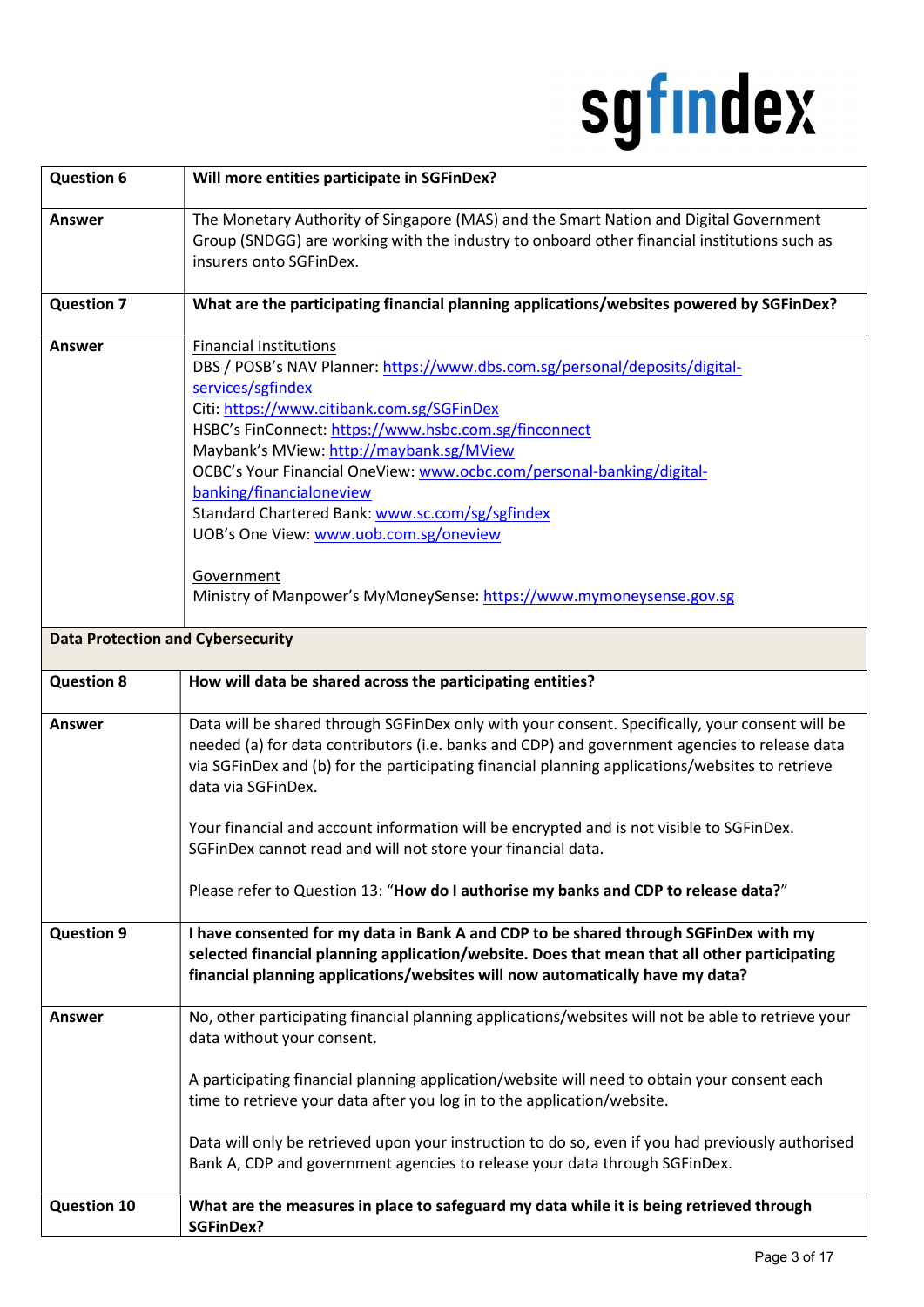٦

| Answer             | There are stringent security measures in place to safeguard your personal data that passes<br>through SGFinDex. Your data is encrypted when it is retrieved through SGFinDex and only the<br>financial planning application/website(s) that you have authorised to receive your data is able to<br>decrypt the data. The authentication and authorisation process is underpinned by Singpass.                                                                                                                                                                                                                                                                                                                                                                                                                                                                                                                                                                                                                                                               |
|--------------------|-------------------------------------------------------------------------------------------------------------------------------------------------------------------------------------------------------------------------------------------------------------------------------------------------------------------------------------------------------------------------------------------------------------------------------------------------------------------------------------------------------------------------------------------------------------------------------------------------------------------------------------------------------------------------------------------------------------------------------------------------------------------------------------------------------------------------------------------------------------------------------------------------------------------------------------------------------------------------------------------------------------------------------------------------------------|
| <b>Question 11</b> | If there is a data breach when using SGFinDex, who is accountable?                                                                                                                                                                                                                                                                                                                                                                                                                                                                                                                                                                                                                                                                                                                                                                                                                                                                                                                                                                                          |
| Answer             | This is dependent on the circumstances leading to the data breach. If it is determined that the<br>data breach is caused by a participating entity, that participating entity will be responsible.<br>Under the Personal Data Protection Act, an organisation that is in breach of any data protection<br>provisions may be liable to a penalty of up to \$1 million.<br>If it is determined that the data breach occurred at Ministry of Manpower's MyMoneySense or<br>at the SGFinDex infrastructure, the Government will be responsible and will perform the<br>necessary incident containment, forensic investigations and recovery actions in line with<br>established protocols (Please visit https://go.gov.sg/SecureSmartNation for more information).<br>Under the Public Sector (Governance) Act, public officers who recklessly or intentionally disclose<br>data without authorisation or misuse the data for a gain may be found guilty of an offence and<br>may be subject to a penalty of \$5,000 or imprisonment of up to 2 years, or both. |
| <b>Question 12</b> | What kind of actions will be taken against participating entities who flout data protection<br>laws?                                                                                                                                                                                                                                                                                                                                                                                                                                                                                                                                                                                                                                                                                                                                                                                                                                                                                                                                                        |
| Answer             | Participating entities that flout data protection laws such as the Personal Data Protection Act<br>(PDPA) will be subject to regulatory action. Under the Personal Data Protection Act, an<br>organisation that is in breach of any data protection provisions may be liable to a penalty of up<br>to \$1 million.                                                                                                                                                                                                                                                                                                                                                                                                                                                                                                                                                                                                                                                                                                                                          |

ľ

۱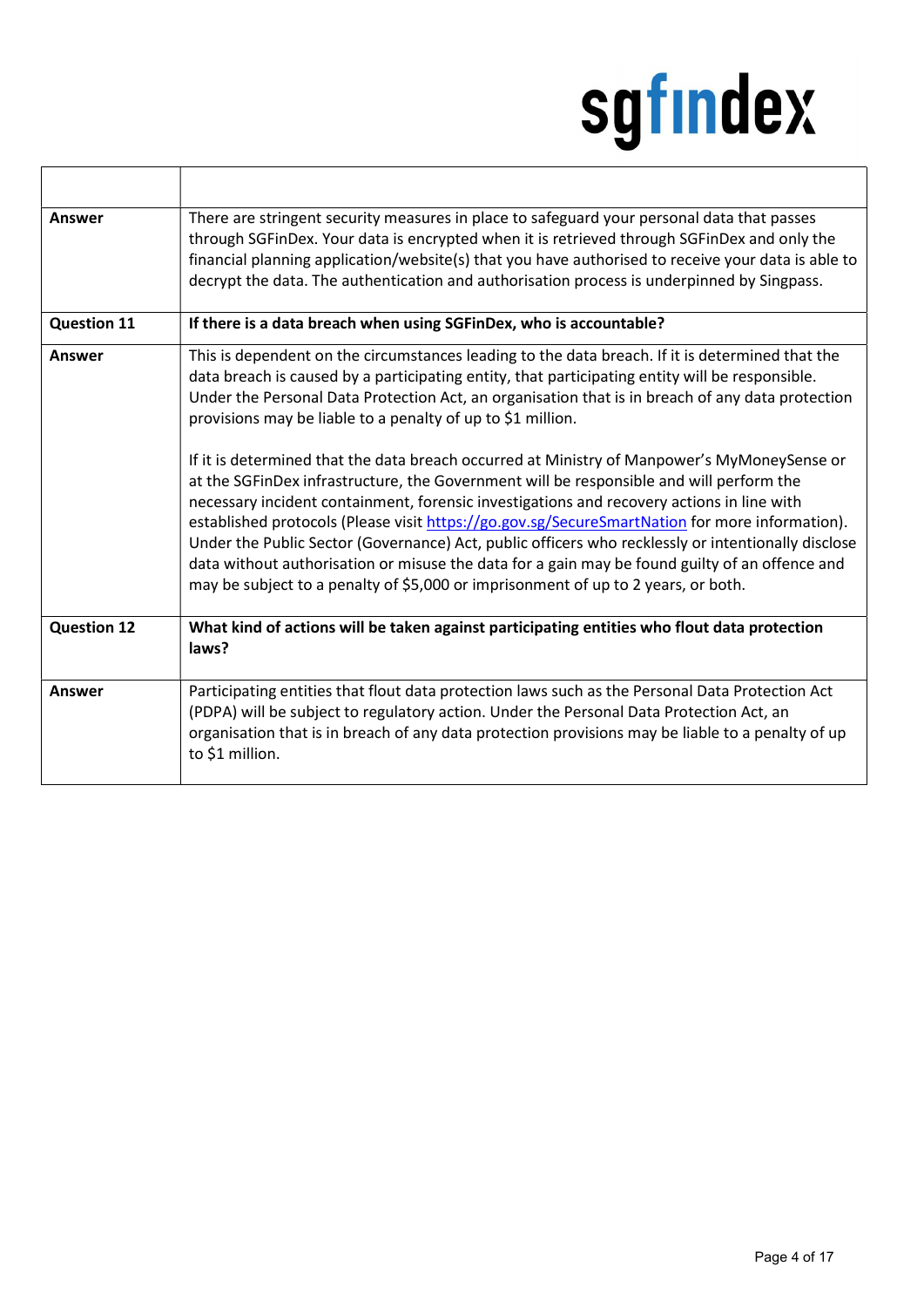#### Setup Process of SGFinDex

| <b>Initial Setup</b> |                                                                                                                                                                                                                                                                                                                                                                                                                        |  |
|----------------------|------------------------------------------------------------------------------------------------------------------------------------------------------------------------------------------------------------------------------------------------------------------------------------------------------------------------------------------------------------------------------------------------------------------------|--|
| <b>Question 13</b>   | How do I authorise my banks and CDP to release data?                                                                                                                                                                                                                                                                                                                                                                   |  |
| <b>Answer</b>        | You can use MyMoneySense (https://www.mymoneysense.gov.sg) or the participating financial<br>planning applications/websites to authorise your banks, CDP and government agencies to<br>release data via SGFinDex.                                                                                                                                                                                                      |  |
| <b>Question 14</b>   | What do I need before I can use any of the participating financial planning<br>applications/websites?                                                                                                                                                                                                                                                                                                                  |  |
| Answer               | You will need a valid Singpass account and, in the case of a financial planning<br>application/website provided by a bank, a valid Internet Banking account to use the<br>participating financial planning applications/websites.<br>If you are a foreigner or have recently received your Singapore Permanent Resident status, you                                                                                    |  |
| <b>Question 15</b>   | may wish to update your personal particulars with your bank(s).<br>I do not bank with any of the seven participating banks. How can I access these financial                                                                                                                                                                                                                                                           |  |
|                      | planning applications?                                                                                                                                                                                                                                                                                                                                                                                                 |  |
| <b>Answer</b>        | If you are not a customer of the participating banks, you can access the Ministry of Manpower's<br>MyMoneySense (https://www.mymoneysense.gov.sg) using your Singpass to retrieve and view<br>your personal financial data available in Myinfo. You can also use MyMoneySense to manually<br>enter your other personal financial data.                                                                                 |  |
|                      | If you would like to use a participating bank's financial planning application/website, you could<br>do that by establishing a banking relationship with the participating bank first.                                                                                                                                                                                                                                 |  |
| <b>Question 16</b>   | How do I use a bank's application/website to authorise banks and CDP to release my data?                                                                                                                                                                                                                                                                                                                               |  |
| <b>Answer</b>        | Step 1: Log in to your bank's (e.g. Bank A's) portal and select the bank's financial application/<br>webpage. Read Bank A's terms and conditions and accept them if you would like to proceed<br>with the authorisation.                                                                                                                                                                                               |  |
|                      | Step 2: Log in via Singpass to authenticate yourself and you will be directed to the SGFinDex<br>page with the header "Welcome to SGFinDex".                                                                                                                                                                                                                                                                           |  |
|                      | Step 3: Click on the 'Connect Financial Institution' button to select the data contributors that<br>you would like to authorise (e.g. Bank B and CDP). You will be directed to portals of Bank B and<br>CDP for authentication.                                                                                                                                                                                        |  |
|                      | Step 4: Log in to the portals of Bank B and CDP to give your consent for Bank B and CDP to set<br>up a linkage to facilitate the transfer of your personal financial data. Read terms and conditions<br>of Bank B and CDP and accept them if you would like to proceed with releasing your data with<br>Bank B and CDP. If successful, Bank B and CDP will be displayed on the SGFinDex page as<br>connected entities. |  |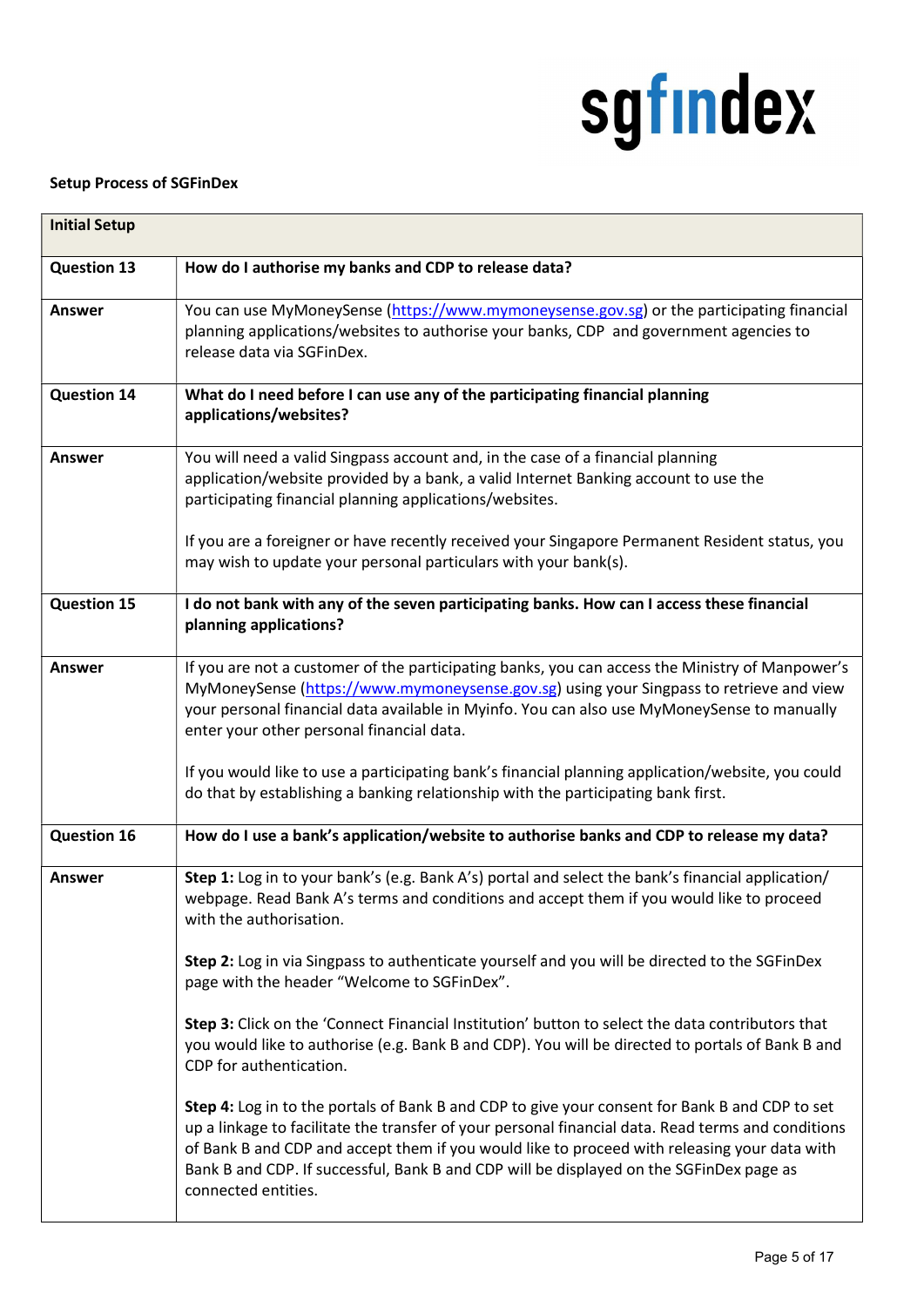|                    | Repeat Steps 3 and 4 to authorise other data contributors (e.g. Bank C). Once completed, select<br>'Save and exit' to be redirected back to Bank A's portal.                                                                                                                                                                                                                                                      |
|--------------------|-------------------------------------------------------------------------------------------------------------------------------------------------------------------------------------------------------------------------------------------------------------------------------------------------------------------------------------------------------------------------------------------------------------------|
|                    | Step 5: Your consent for data contributors (i.e. Bank B, Bank C, CDP) to release your personal<br>financial data is now recorded. You can proceed to retrieve and view your consolidated data on<br>any of the participating banks' (e.g. Bank A) financial planning applications/websites and MOM's<br>MyMoneySense (https://www.mymoneysense.gov.sg).                                                           |
| <b>Question 17</b> | How do I use Ministry of Manpower (MOM)'s MyMoneySense to authorise banks/CDP to<br>release my data?                                                                                                                                                                                                                                                                                                              |
| <b>Answer</b>      | Step 1: Visit https://www.mymoneysense.gov.sg and log in via Singpass.                                                                                                                                                                                                                                                                                                                                            |
|                    | Step 2: After consenting to the use of MyMoneySense, select "Government, bank and CDP<br>data" and thereafter, you will be directed to the Myinfo Page with the header 'Welcome to<br>SGFinDex'.                                                                                                                                                                                                                  |
|                    | Step 3: Click 'Connect Financial Institution' and select the data contributors that you would like<br>to authorise (e.g. Bank A and CDP). You will be directed to portals of Bank A and CDP for<br>authentication.                                                                                                                                                                                                |
|                    | Step 4: Log in to the portals of Bank A and CDP to give consent for Bank A and CDP to set up a<br>linkage to facilitate the transfer of your personal financial data. Read terms and conditions of<br>Bank A and CDP and accept them if you would like to proceed with releasing your data with<br>Bank A and CDP. If successful, Bank A and CDP will be displayed on the SGFinDex page as<br>connected entities. |
|                    | Repeat Steps 3 and 4 to authorise other data contributors (e.g. Bank B). Once completed, select<br>'Save and exit' to be redirected back to MyMoneySense.                                                                                                                                                                                                                                                         |
|                    | Step 5: Your consent for data contributors (i.e. Bank A, Bank B, CDP) to release your personal<br>financial data is now recorded. You can proceed to retrieve and view your consolidated data on<br>MyMoneySense or any of the seven participating banks' financial planning applications.                                                                                                                        |
| <b>Question 18</b> | Why do I have to log in with Singpass to use SGFinDex?                                                                                                                                                                                                                                                                                                                                                            |
| <b>Answer</b>      | Singpass is the national digital identity that enables users to access online services from the<br>Government and private sectors easily and securely. The Singpass authentication system verifies<br>the identity of the user before allowing personal financial data to be retrieved through<br>SGFinDex.                                                                                                       |
| <b>Question 19</b> | If I do not have Singpass, will I be able to use SGFinDex?                                                                                                                                                                                                                                                                                                                                                        |
| <b>Answer</b>      | Singpass is required for the use of SGFinDex. Eligible users without a Singpass account may<br>register for Singpass at https://www.singpass.gov.sg                                                                                                                                                                                                                                                               |
| <b>Question 20</b> | Why do I have to log in to my bank or CDP again to link them to SGFinDex, after logging in to<br><b>SGFinDex with Singpass?</b>                                                                                                                                                                                                                                                                                   |
| <b>Answer</b>      | For your security and privacy, an additional login at the portal of your bank/CDP is required to<br>allow the bank/ CDP to capture your consent before releasing your data via SGFinDex.                                                                                                                                                                                                                          |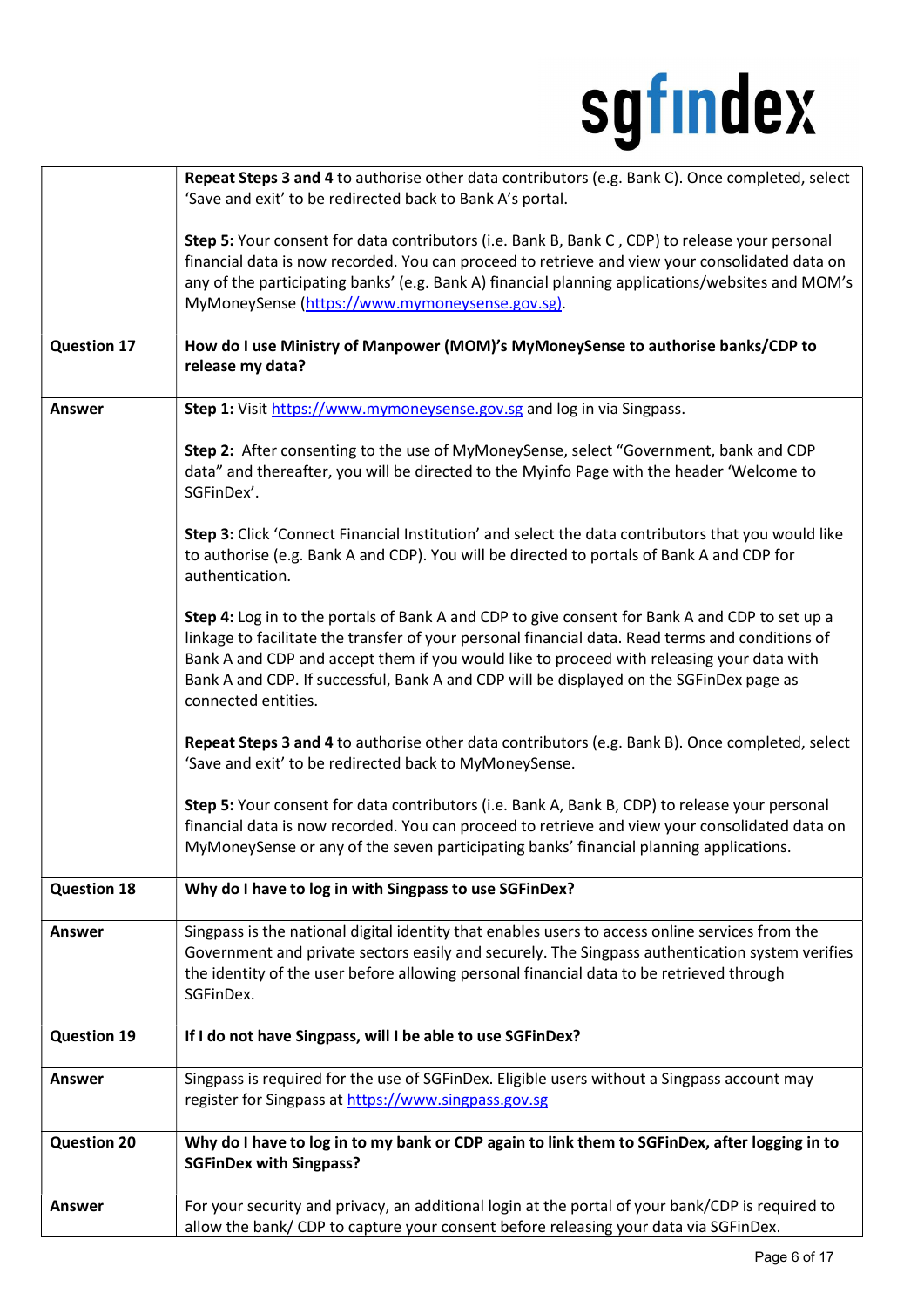| <b>Question 21</b> | Can I authorise my banks/CDP to release data through SGFinDex without internet login access<br>to my banks/CDP?                                                                                                                                                                                                                        |
|--------------------|----------------------------------------------------------------------------------------------------------------------------------------------------------------------------------------------------------------------------------------------------------------------------------------------------------------------------------------|
| Answer             | No, you will not be able to authorise your banks/ CDP to release data through SGFinDex without<br>internet login access to them.                                                                                                                                                                                                       |
| <b>Question 22</b> | Why am I unable to access the internet login page of my banks/CDP?                                                                                                                                                                                                                                                                     |
| <b>Answer</b>      | This could be due to various reasons, including technical issues and access restrictions based on<br>where you are accessing it from. Please contact your bank or CDP for assistance.                                                                                                                                                  |
|                    | <b>Consent Duration for Release of data</b>                                                                                                                                                                                                                                                                                            |
| <b>Question 23</b> | How long does my consent for data release last?                                                                                                                                                                                                                                                                                        |
| Answer             | Your consent period will last for one year from the time your first consent was provided.                                                                                                                                                                                                                                              |
|                    | For example, if you had provided consent to Bank A to provide your data through SGFinDex on<br>1st January 2021, and subsequently had provided consent to Bank B on 1st March 2021, all<br>consents (i.e. consent to Bank A and B) will expire on 31 <sup>st</sup> December 2021.                                                      |
|                    | You will have to authorise your financial institutions again if you wish to release your data on 1 <sup>st</sup><br>January 2022.                                                                                                                                                                                                      |
| <b>Question 24</b> | Can my consent period be set to last forever?                                                                                                                                                                                                                                                                                          |
| Answer             | No. For your security, your consent is set to expire after one year.                                                                                                                                                                                                                                                                   |
| <b>Question 25</b> | Can the consent period be less than a year? Can I choose the expiry date?                                                                                                                                                                                                                                                              |
| <b>Answer</b>      | No, you cannot choose the expiry date of your consent. Consent provided to the respective<br>financial institutions will expire one year from the time your consent was provided to the first<br>financial institution.                                                                                                                |
|                    | However, you can revoke consent for some or all the financial institutions that you have granted<br>consent to before the one-year consent validity period is up. For more information on how to<br>revoke your consent, please contact the respective financial institution or refer to the<br>"Revocation" section of this document. |
| <b>Question 26</b> | Can I choose not to share Myinfo data (i.e. your data kept with government agencies) with my<br>bank?                                                                                                                                                                                                                                  |
| <b>Answer</b>      | No. Myinfo data will always be retrieved when you request to retrieve your data via SGFinDex.<br>This is to provide you with a consolidated overview of your personal financial health.                                                                                                                                                |
|                    | If you do not wish to share your Myinfo data with your bank, you can use the Ministry of<br>Manpower's MyMoneySense (https://www.mymoneysense.gov.sg). MyMoneySense is a<br>website independent of banks.                                                                                                                              |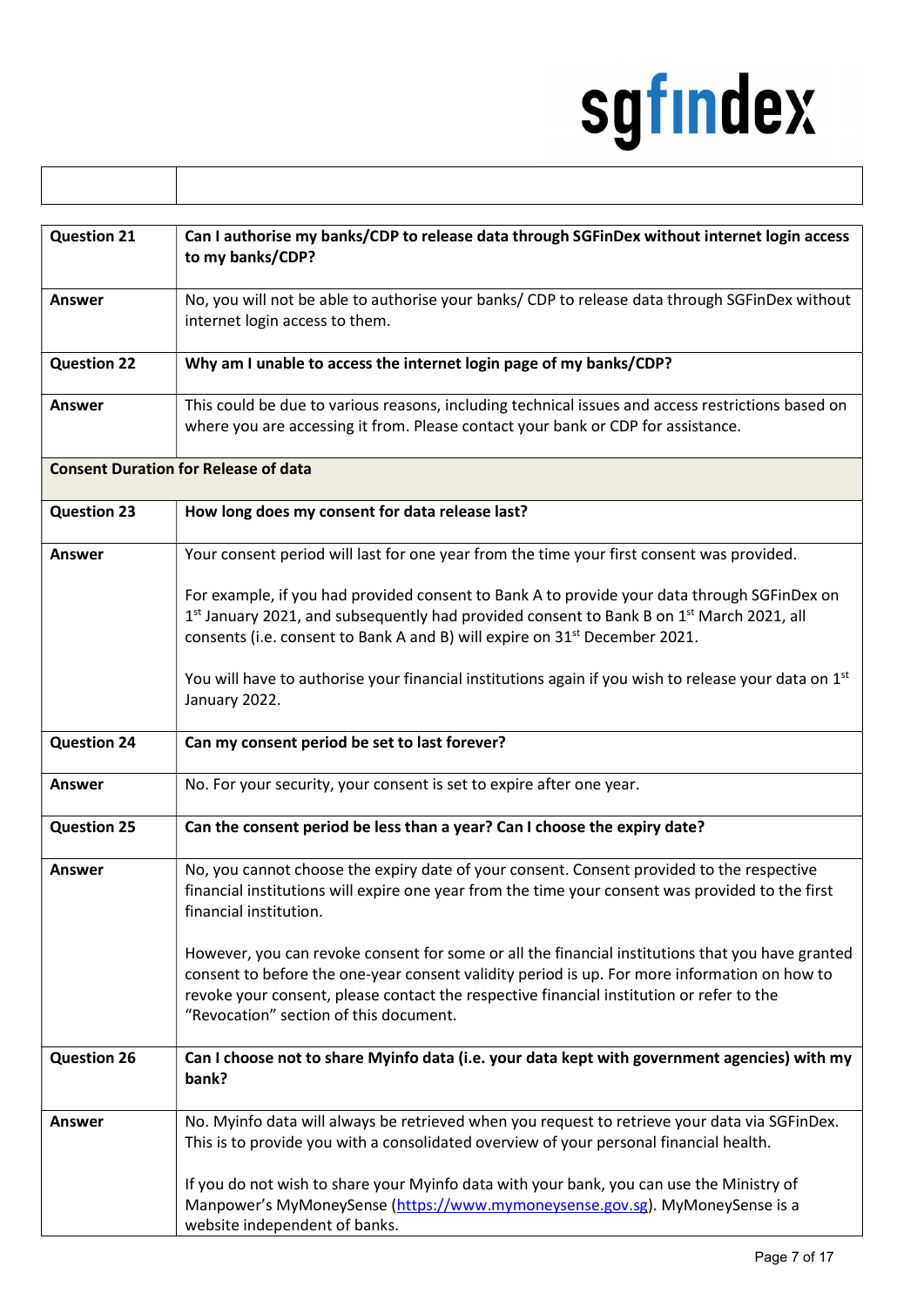| I have banking relations with Banks A, B and C. Through SGFinDex, I give consent to retrieve<br>my data from Bank A and Bank B, but not from Bank C.<br>Am I able to view my data from Banks A and B using Bank C's financial planning                                                                                                                                                                                                                                                                                                                                                                                                                                      |  |
|-----------------------------------------------------------------------------------------------------------------------------------------------------------------------------------------------------------------------------------------------------------------------------------------------------------------------------------------------------------------------------------------------------------------------------------------------------------------------------------------------------------------------------------------------------------------------------------------------------------------------------------------------------------------------------|--|
| Yes, you are able to, provided you give consent to Bank C to retrieve your financial data in Banks                                                                                                                                                                                                                                                                                                                                                                                                                                                                                                                                                                          |  |
| I have banking relations with Banks A, B and C. When I access Ministry of Manpower's<br>MyMoneySense and give consent to retrieve my data from Bank A and Bank B, what data will                                                                                                                                                                                                                                                                                                                                                                                                                                                                                            |  |
| You will see data from Bank A and Bank B in MyMoneySense, in addition to Myinfo data.                                                                                                                                                                                                                                                                                                                                                                                                                                                                                                                                                                                       |  |
| <b>Accredited Investors</b>                                                                                                                                                                                                                                                                                                                                                                                                                                                                                                                                                                                                                                                 |  |
| I am an Accredited Investor (AI). Can I retrieve my personal financial data through SGFinDex?                                                                                                                                                                                                                                                                                                                                                                                                                                                                                                                                                                               |  |
| No. If you are identified as an AI or opted in to be an AI with a bank (e.g. Bank A), Bank A will not<br>provide your data (including accounts where you are a joint account holder) through SGFinDex.<br>As a result, your data kept with Bank A cannot be retrieved.<br>For example, you are identified as an AI in Bank A but not in Bank B and Bank C. Bank A will not<br>be providing your data through SGFinDex. Thus, Bank B and Bank C will not be able to retrieve<br>your data in Bank A. Nevertheless, you can still use Bank A, B and C's financial planning<br>applications/websites to retrieve and consolidate data from both Bank B and Bank C, in addition |  |
| I qualify to be an Accredited Investor (AI) but am not identified/opted in as an AI with any<br>banks. Can I retrieve my personal financial data through SGFinDex?                                                                                                                                                                                                                                                                                                                                                                                                                                                                                                          |  |
| Yes, you will be able to do so after you provide consent using any of your banks' financial<br>planning applications/websites or MyMoneySense.                                                                                                                                                                                                                                                                                                                                                                                                                                                                                                                              |  |
| I am identified as an Accredited Investor (AI) with Bank A but am not with Bank B and Bank C.<br>Can I retrieve my personal financial data through SGFinDex?                                                                                                                                                                                                                                                                                                                                                                                                                                                                                                                |  |
| Yes, you can retrieve personal financial data kept with Bank B and Bank C through SGFinDex.<br>However, as you are identified as an AI with Bank A, Bank A will not be providing your data<br>(including accounts where you are a joint account holder) through SGFinDex. As a result, your<br>data with Bank A cannot be retrieved.<br>Nevertheless, you can still use Bank A, B or C financial planning applications/ websites to retrieve<br>and consolidate data from both Bank B and Bank C, in addition to your Myinfo data.                                                                                                                                          |  |
|                                                                                                                                                                                                                                                                                                                                                                                                                                                                                                                                                                                                                                                                             |  |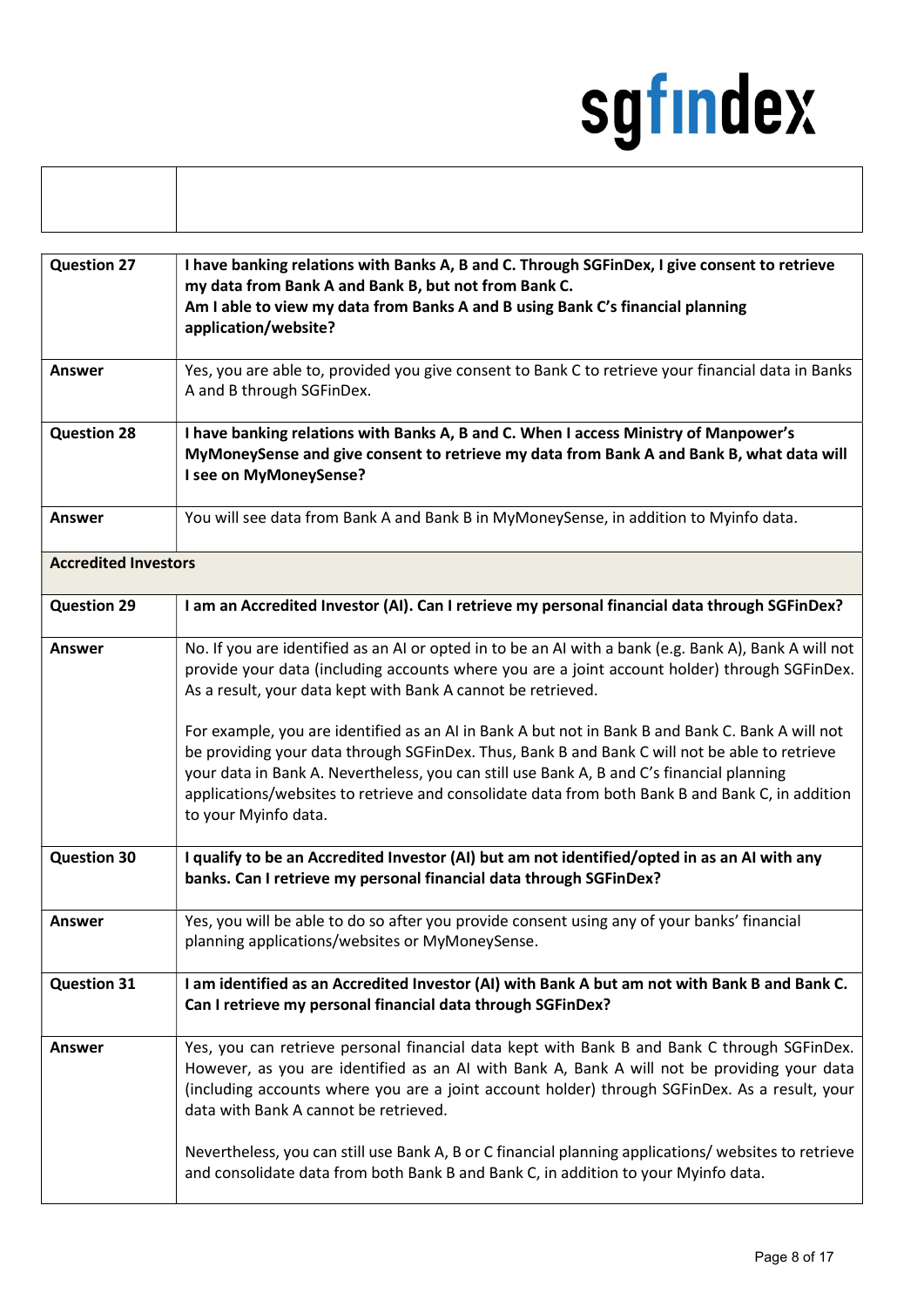| <b>Foreigners and Permanent Residents</b> |                                                                                                                                                                                                              |
|-------------------------------------------|--------------------------------------------------------------------------------------------------------------------------------------------------------------------------------------------------------------|
| <b>Question 32</b>                        | I am a foreigner. Why am I unable to provide my consent?                                                                                                                                                     |
| Answer                                    | This could be due to various reasons, including technical issues, outdated personal particulars<br>(e.g. change in identification number), etc.<br>Please contact your financial institution for assistance. |
| <b>Question 33</b>                        | I have received my Permanent Residency status in Singapore. Why am I unable to provide my<br>consent?                                                                                                        |
| Answer                                    | This could be due to various reasons, including technical issues, outdated personal particulars<br>(e.g. change in identification number), etc.<br>Please contact your financial institution for assistance. |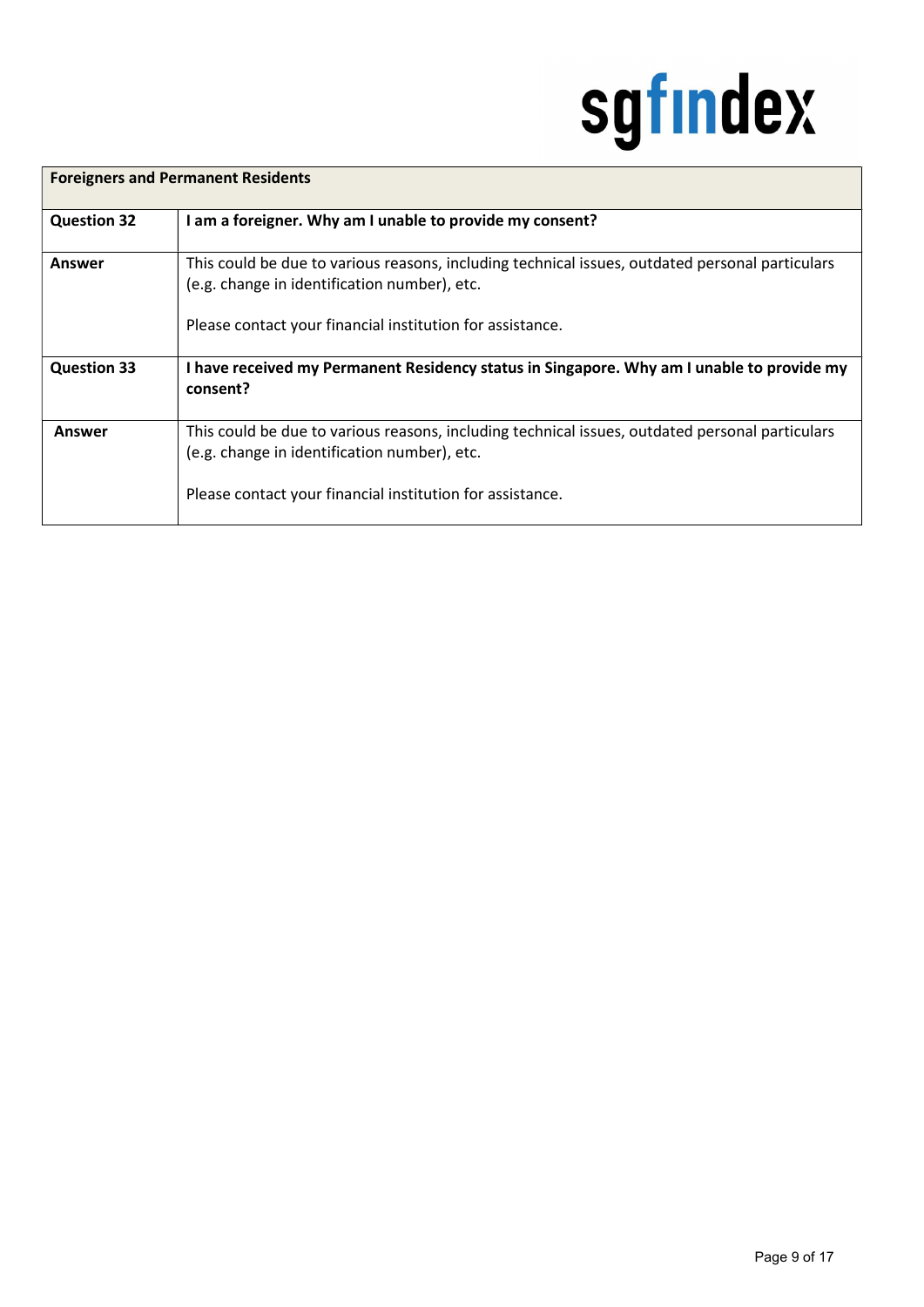#### Data Retrievals via SGFinDex

| <b>Scope of Data</b> |                                                                                                                                                                                                                                                                                                                                                                                                                                                                                                                                                                                                                                                                                                                                                                                               |  |
|----------------------|-----------------------------------------------------------------------------------------------------------------------------------------------------------------------------------------------------------------------------------------------------------------------------------------------------------------------------------------------------------------------------------------------------------------------------------------------------------------------------------------------------------------------------------------------------------------------------------------------------------------------------------------------------------------------------------------------------------------------------------------------------------------------------------------------|--|
| <b>Question 34</b>   | What are the Myinfo data from government agencies that can be retrieved?                                                                                                                                                                                                                                                                                                                                                                                                                                                                                                                                                                                                                                                                                                                      |  |
| <b>Answer</b>        | Myinfo data from government agencies includes:                                                                                                                                                                                                                                                                                                                                                                                                                                                                                                                                                                                                                                                                                                                                                |  |
|                      | CPF Account Balances (Ordinary Account/Medisave Account/Special<br>Account/Retirement Account) - For Singaporeans and PRs only (Latest available<br>balance)<br>HDB Outstanding Loan Balance/Monthly Loan Instalment - For individuals with HDB<br>$\bullet$<br>loans only (Latest outstanding balance)<br>Yearly assessable income from IRAS Notice of Assessment (NOA) - For individuals with<br>income assessment only (Latest available NOA) (e.g. If you had last worked in 2018, the<br>data that will be released will be from your NOA for 2019.)                                                                                                                                                                                                                                     |  |
| <b>Question 35</b>   | What are the data that can be retrieved from banks?                                                                                                                                                                                                                                                                                                                                                                                                                                                                                                                                                                                                                                                                                                                                           |  |
| <b>Answer</b>        | The data from banks includes:<br>Current and Savings Accounts (Month-end account balance for the last 4 months)<br>Fixed Deposits (Month-end account balance for the last 4 months)<br>٠<br>Credit Cards (Last 4 months statement balance)<br>$\bullet$<br>Loans (Secured and Unsecured) (Previous month's statement balance)<br>$\bullet$<br>Unit Trusts (Previous month's account balance)<br>$\bullet$<br>Joint Accounts (Month-end account balance for the last 4 months)<br>Additionally, the following data from DBS/POSB, OCBC and/or UOB will be available:<br>SRS/CPFIS Cash Balance (Previous month's account balance)<br>SRS/CPFIS Investments (e.g. Unit Trusts, Equity, Fund Management, Gold, Fixed<br>$\bullet$<br>Deposits, SSB, SGS, SBB) (Previous month's account balance) |  |
| <b>Question 36</b>   | What are the data that can be retrieved from CDP?                                                                                                                                                                                                                                                                                                                                                                                                                                                                                                                                                                                                                                                                                                                                             |  |
| Answer               | The data from CDP includes previous month-end balances of:<br>Equities - Shares, REITs/Trusts, Stapled Securities, Depository Receipts<br>Bonds - Corporate Debt, TBond, TBill<br>Unit Trusts - ETF<br><b>Structured Products - Structured Warrants</b><br>Others - Rights, Preference Share, Funds, Plain Warrants<br>Note: The above classification is based on CDP's categorization. However, the categorisation<br>may be different in your financial planning applications/websites.                                                                                                                                                                                                                                                                                                     |  |
| <b>Question 37</b>   | Can I choose not to retrieve specific data?                                                                                                                                                                                                                                                                                                                                                                                                                                                                                                                                                                                                                                                                                                                                                   |  |
| <b>Answer</b>        | No. To provide simplicity for users, once you have given consent for a bank or CDP to release<br>your data, all the data from that financial institution described in Questions 35 (if you gave<br>consent to a bank) or Question 36 (if you gave consent to CDP) will be retrieved when you                                                                                                                                                                                                                                                                                                                                                                                                                                                                                                  |  |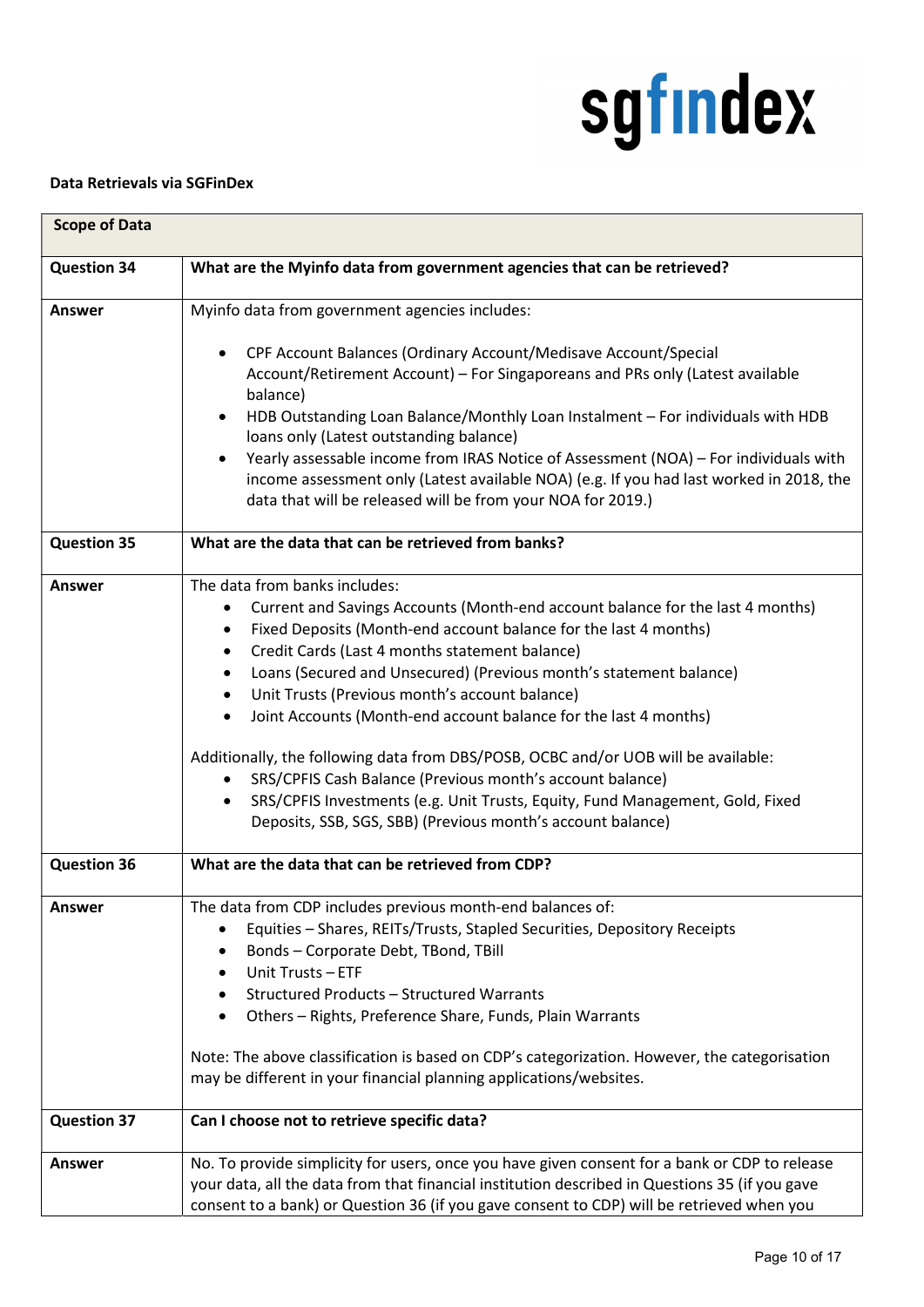|                          | request for a retrieval of data. Myinfo data described in Question 34 will also be included in all<br>data retrievals.                                                                                                                                                                                                        |
|--------------------------|-------------------------------------------------------------------------------------------------------------------------------------------------------------------------------------------------------------------------------------------------------------------------------------------------------------------------------|
| <b>Question 38</b>       | Besides Myinfo data from government agencies and personal financial data from financial<br>institutions, what other data will I be able to see in the financial planning<br>applications/websites?                                                                                                                            |
| Answer                   | In terms of your personal financial data, currently, only data in Myinfo, data from the seven<br>participating banks and CDP are available.                                                                                                                                                                                   |
|                          | There are also plans include other data (e.g. insurance) in future enhancements.                                                                                                                                                                                                                                              |
| <b>Question 39</b>       | I have a certain account with a participating bank/CDP that I am unable to view in the<br>financial planning application/ website. Why is this so?                                                                                                                                                                            |
| <b>Answer</b>            | Please refer to Question 35: "What are the data that can be retrieved from the banks?" and<br>Question 36: "What are the data that can be retrieved from CDP?" for the list of data currently<br>available for retrieval.<br>If your account seems to fall within the information described in Question 35 or 36, but you are |
|                          | still unable to view the data, please contact your bank or CDP for further assistance.                                                                                                                                                                                                                                        |
| <b>Question 40</b>       | How will my banking or CDP data be displayed?                                                                                                                                                                                                                                                                                 |
| Answer                   | Each financial planning application/website will have their own display interface.                                                                                                                                                                                                                                            |
| <b>Balance Displayed</b> |                                                                                                                                                                                                                                                                                                                               |
| <b>Question 41</b>       | Will closed account balances be displayed?                                                                                                                                                                                                                                                                                    |
| <b>Answer</b>            | For banking data, closed account balances and data from closed banking relations will not be<br>displayed.<br>For CDP data, in the month in which the account is closed, the previous month-end account<br>balances will be shown. In subsequent months, the account balances of closed accounts will be<br>shown as 0.       |
| <b>Question 42</b>       | The amount retrieved through SGFinDex differs from my current bank/CDP balance. Why is<br>that so?                                                                                                                                                                                                                            |
| <b>Answer</b>            | The information retrieved through SGFinDex represents the month end account balance or<br>statement balance. This may be different from what is displayed in your current bank/CDP<br>balance as your current balance may be more updated.                                                                                    |
| <b>Question 43</b>       | When does the data get updated?                                                                                                                                                                                                                                                                                               |
| <b>Answer</b>            | In general, month end balances or statement balances of bank and CDP accounts are updated<br>on SGFinDex one working day after the close of a month.                                                                                                                                                                          |
|                          | For example,<br>1st Jan 2021 is a public holiday and 2nd and 3rd Jan 2021 is the weekend. Month end<br>$\bullet$<br>data as of end-Dec 2020 will be updated by 4 <sup>th</sup> Jan 2021, 2359 hrs.                                                                                                                            |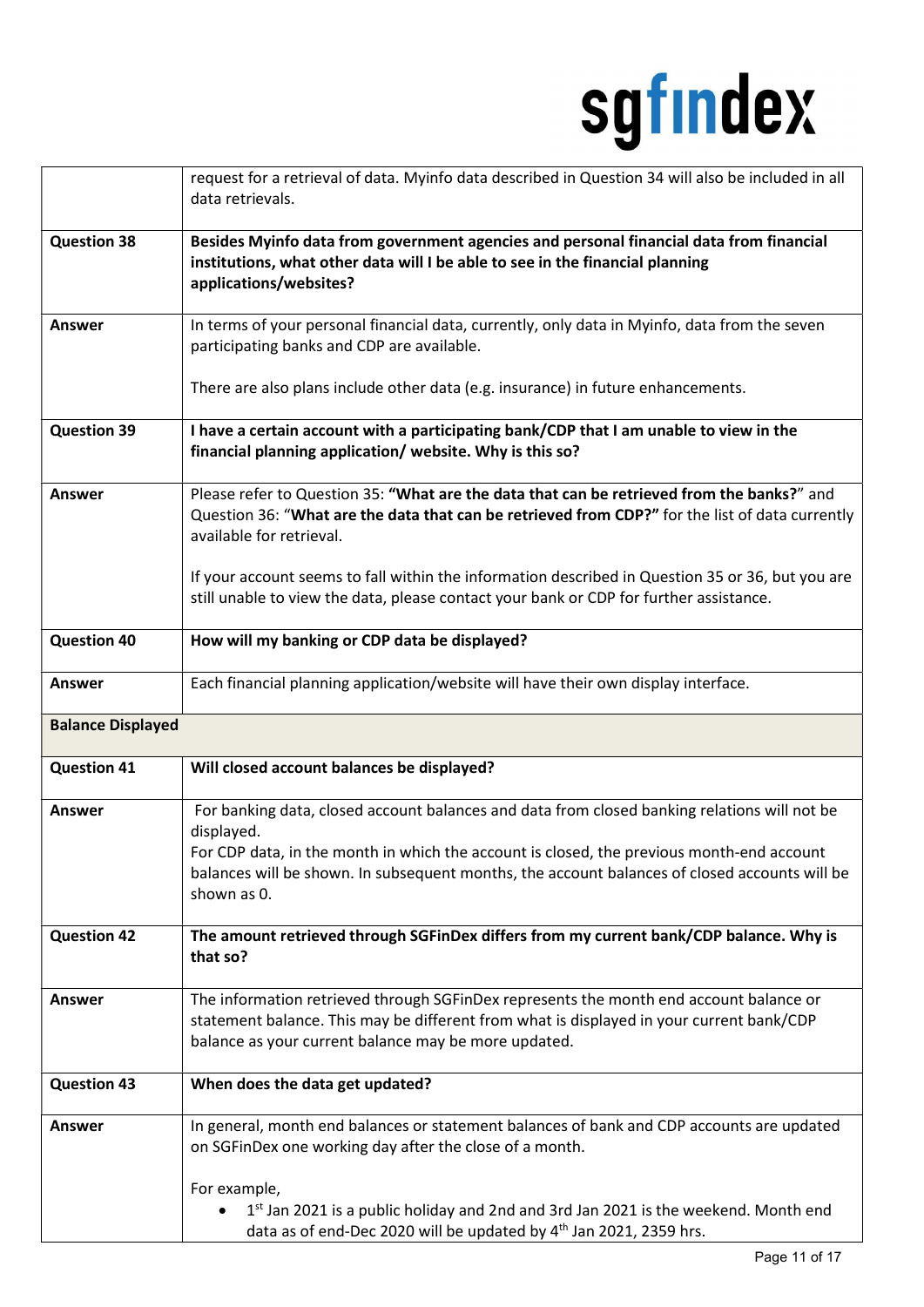|                     | $1st$ Feb 2021 is a weekday. The data as of end-Jan 2021 will be updated by $1st$ Feb 2021,<br>$\bullet$<br>2359 hrs.                                                                                                                                                                                                                                                                                                                                                                                                                                                                                                                                                                                                                  |
|---------------------|----------------------------------------------------------------------------------------------------------------------------------------------------------------------------------------------------------------------------------------------------------------------------------------------------------------------------------------------------------------------------------------------------------------------------------------------------------------------------------------------------------------------------------------------------------------------------------------------------------------------------------------------------------------------------------------------------------------------------------------|
|                     | As for data via Myinfo, the following applies:<br>The CPF and HDB data retrieved via SGFinDex is the same as what you see when you<br>$\bullet$<br>log in to the CPF and HDB websites, respectively.<br>The IRAS NOA displayed is the latest available NOA. If your last NOA is the NOA for<br>$\bullet$<br>2019 (for work done in 2018), the data that will be released will be from your NOA for<br>2019.                                                                                                                                                                                                                                                                                                                            |
| <b>Missing Data</b> |                                                                                                                                                                                                                                                                                                                                                                                                                                                                                                                                                                                                                                                                                                                                        |
| <b>Question 44</b>  | I am accessing MyMoneySense or participating banks' (e.g. Bank A) financial planning<br>applications/websites from outside Singapore and am seeing some data missing from<br>another participating entity's (Bank B) accounts. Why is this so?                                                                                                                                                                                                                                                                                                                                                                                                                                                                                         |
| <b>Answer</b>       | This could be due to technical issues or access restrictions. Please contact the affected<br>participating entity (Bank B) for more information.                                                                                                                                                                                                                                                                                                                                                                                                                                                                                                                                                                                       |
| <b>Question 45</b>  | Why am I unable to view data from some banks or CDP?                                                                                                                                                                                                                                                                                                                                                                                                                                                                                                                                                                                                                                                                                   |
| <b>Answer</b>       | Currently, only CDP and the following banks are providing data through SGFinDex:<br>DBS / POSB, HSBC, Maybank, OCBC, Standard Chartered Bank, Citi and UOB.<br>If data from one of these banks or CDP is missing:<br>Please refer to Question 35: "What are the data that can be retrieved from banks?"<br>$\bullet$<br>for the list of data from these banks that are currently available for retrieval.<br>Please refer to Question 36: "What are the data that can be retrieved from CDP?" for<br>the list of data from CDP that are currently available for retrieval.<br>Please refer to Question 29 if you are an accredited investor.<br>$\bullet$<br>If you need further assistance, please contact the affected banks or CDP. |
| <b>Question 46</b>  | Why am I only viewing partial data from some banks/CDP?                                                                                                                                                                                                                                                                                                                                                                                                                                                                                                                                                                                                                                                                                |
| <b>Answer</b>       | Please refer to Question 35: "What are the data that can be retrieved from banks?" for the list<br>of data that are currently available for retrieval.<br>Please refer to Question 36: "What are the data that can be retrieved from CDP?" for the list<br>of data from CDP that are currently available for retrieval.<br>If data from one of these banks or CDP is missing, please contact the affected participating<br>entity for assistance.                                                                                                                                                                                                                                                                                      |
|                     | CPF Investment Scheme (CPFIS) with Ordinary and Special Account - Sales and Purchases                                                                                                                                                                                                                                                                                                                                                                                                                                                                                                                                                                                                                                                  |
| <b>Question 47</b>  | Why is the asset value of my investment purchased via CPFIS with my Ordinary Account (OA)<br>and/or Special Account (SA) lower than expected?                                                                                                                                                                                                                                                                                                                                                                                                                                                                                                                                                                                          |
| <b>Answer</b>       | The balance displayed in OA and/or SA funds is updated based on the latest transactions, while<br>banks are providing historical data (as of last month-end) for your investment purchases.                                                                                                                                                                                                                                                                                                                                                                                                                                                                                                                                            |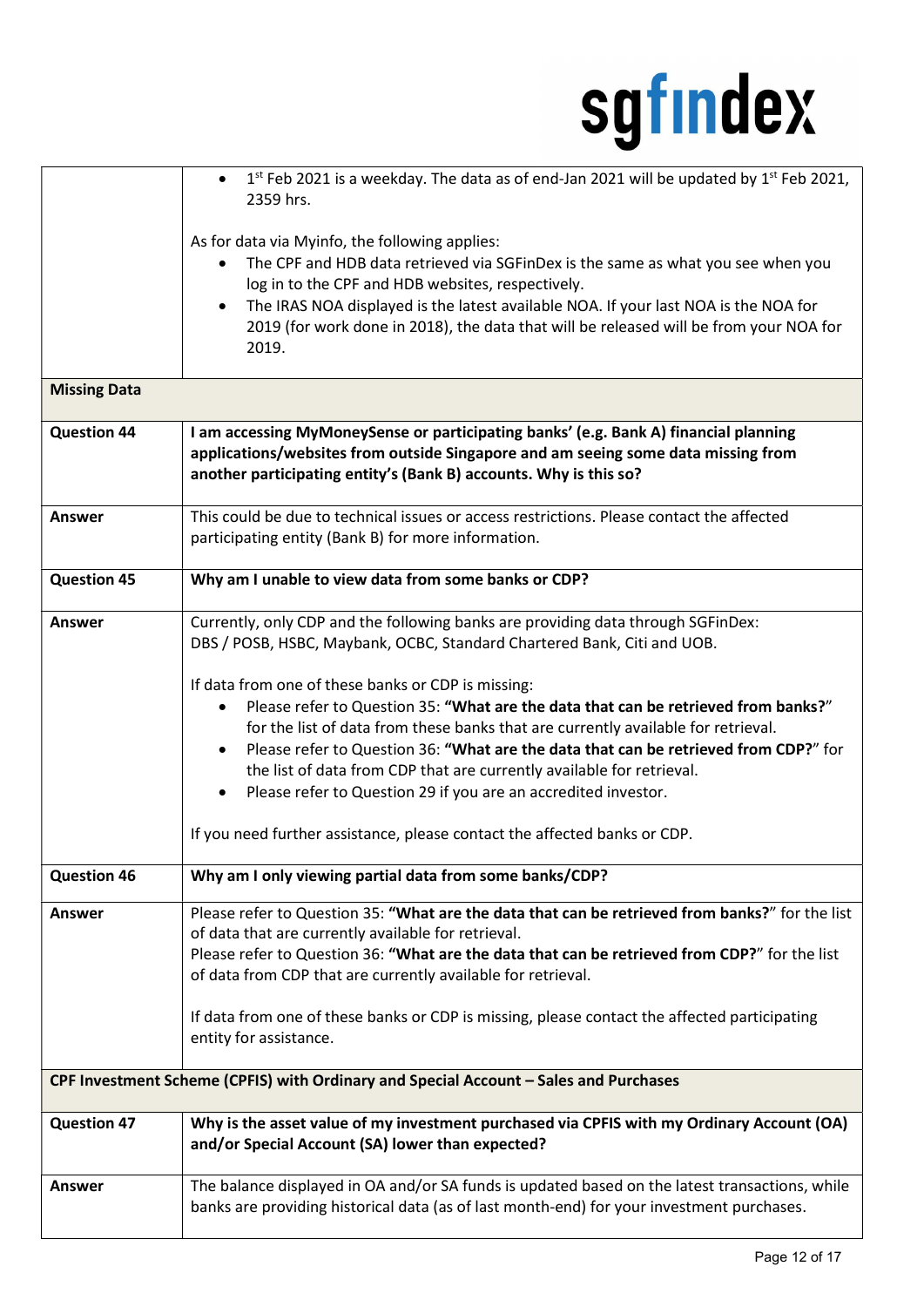|                    | Hence, for purchases with OA and/or SA, you will notice that your OA and/or SA fund balance<br>will be reduced within a few days due to the withdrawal of funds to purchase the investment.<br>However, the investment holdings purchased will only be updated in the next month, leading<br>to a lower asset value this month.              |
|--------------------|----------------------------------------------------------------------------------------------------------------------------------------------------------------------------------------------------------------------------------------------------------------------------------------------------------------------------------------------|
| <b>Question 48</b> | Why is the asset value of my investment higher than expected after sales of investment with<br>CPFIS with my OA and/or SA?                                                                                                                                                                                                                   |
| Answer             | The balance displayed in OA and/or SA funds is updated based on the latest transactions, while<br>banks are providing historical data (as of last month-end) for your investment sales.                                                                                                                                                      |
|                    | Hence, for sales with OA and/or SA, you will notice that your OA and/or SA fund balance will be<br>increased within a few days after the sales of the investment due to the crediting of the sales<br>proceeds. However, the investment holdings sold will only be updated in the next month,<br>leading to a higher asset value this month. |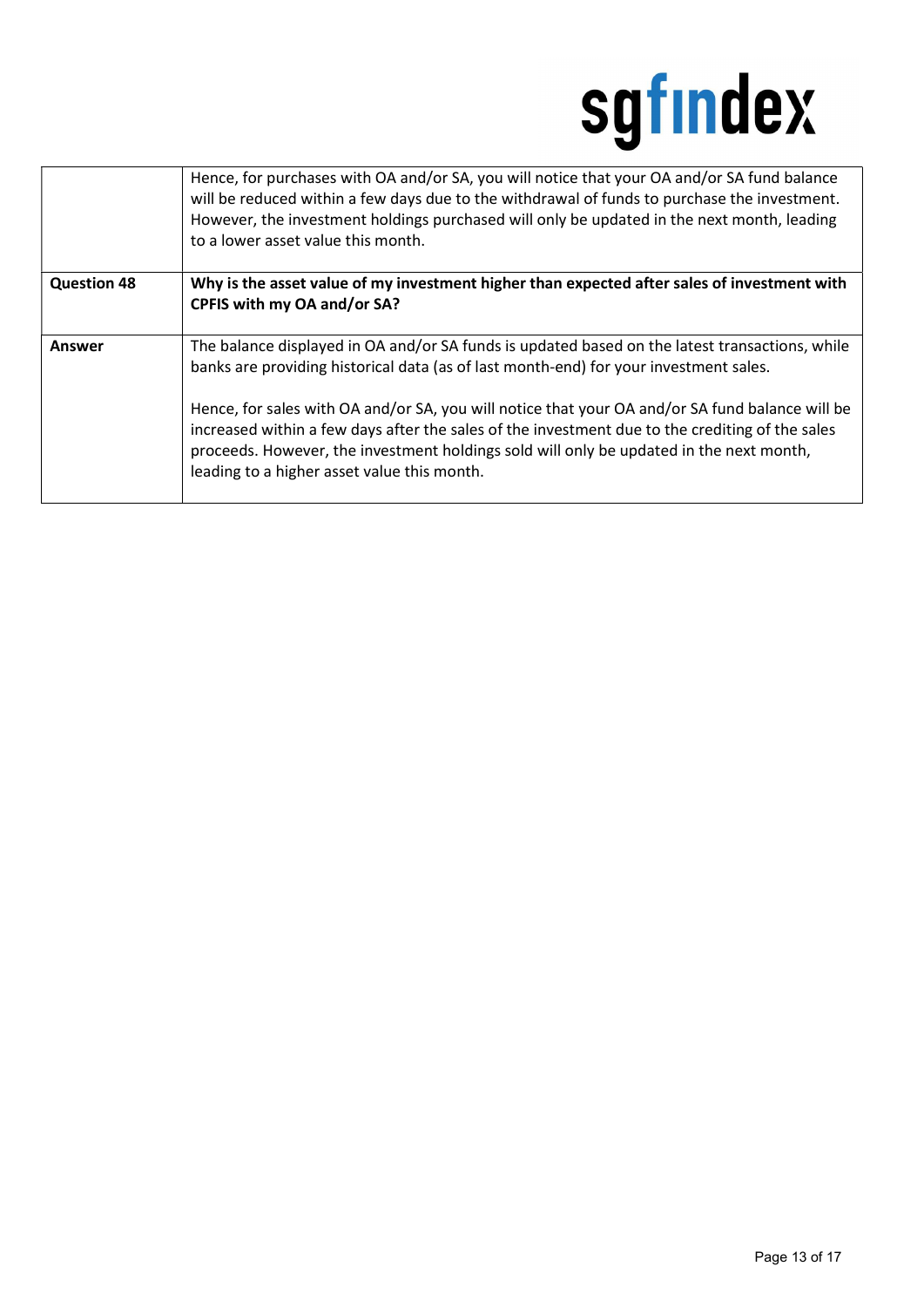| <b>Gold Holdings - SRS and CPFIS</b>  |                                                                                                                                                                                                                                                                                                       |  |
|---------------------------------------|-------------------------------------------------------------------------------------------------------------------------------------------------------------------------------------------------------------------------------------------------------------------------------------------------------|--|
| <b>Question 49</b>                    | Why is the portfolio value for gold different across the various financial planning<br>applications/websites?                                                                                                                                                                                         |  |
| <b>Answer</b>                         | A gold portfolio value is calculated based on the spot rate of gold. As each bank and Ministry of<br>Manpower uses different quotations for spot rates of gold (similar to FX), the portfolio value of<br>gold shown across the different financial planning applications/ websites may be different. |  |
| <b>Question 50</b>                    | Why is the portfolio value for my gold holdings different from the one from Central Provident<br><b>Fund Board (CPFB)?</b>                                                                                                                                                                            |  |
| <b>Answer</b>                         | The value shown on CPFB reflects the purchase value whereas the value shown on financial<br>planning application/websites reflects the market value of your gold holdings. The market<br>value of your gold holdings may have increased or decreased as compared to the purchase<br>value.            |  |
| <b>Insurance data - SRS and CPFIS</b> |                                                                                                                                                                                                                                                                                                       |  |
| <b>Question 51</b>                    | What does the amount reported under insurance bought with SRS and CPFIS represent?                                                                                                                                                                                                                    |  |
| <b>Answer</b>                         | The amount reported represents the total premium paid for insurance bought with SRS and<br>CPFIS funds.                                                                                                                                                                                               |  |
| <b>Investment data</b>                |                                                                                                                                                                                                                                                                                                       |  |
| <b>Question 52</b>                    | What is the interest rate for Singapore Savings Bonds (SSBs) shown in MyMoneySense or<br>participating banks' financial planning applications/websites?                                                                                                                                               |  |
| <b>Answer</b>                         | The interest rate shown on the participating financial planning applications/websites is the<br>SSB's interest rate at issuance. Users will need to refer to the SSB website for the applicable<br>interest rates in subsequent years.                                                                |  |
| <b>Question 53</b>                    | How do I derive the market value of my SGS/SSB holdings?                                                                                                                                                                                                                                              |  |
| Answer                                | For SGS Bonds, market value is provided in SGFinDex.<br>For SSB, the market value may be derived by adding the par value (shown as Market Value via<br>SGFinDex) and Accrued Interest (obtainable from https://eservices.mas.gov.sg/ssb/calculator)                                                   |  |
| <b>Question 54</b>                    | Will the CDP data reflect the shares that I have custodised with my brokerage firm?                                                                                                                                                                                                                   |  |
| <b>Answer</b>                         | No, the CDP data will only show the investments under your CDP direct account. If you have<br>shares that are custodised outside your CDP direct account, it will not be reflected.                                                                                                                   |  |
| <b>Question 55</b>                    | Why is the CDP data shown on MyMoneySense or participating banks' (e.g. Bank A) financial<br>planning applications/websites different from the data shown in my CDP portfolio in SGX<br><b>Investor Portal?</b>                                                                                       |  |
| <b>Answer</b>                         | The CDP information retrieved through SGFinDex represents the month end account balance.<br>This may be different from what is displayed on your CDP portfolio in SGX Investor Portal which<br>is more updated.                                                                                       |  |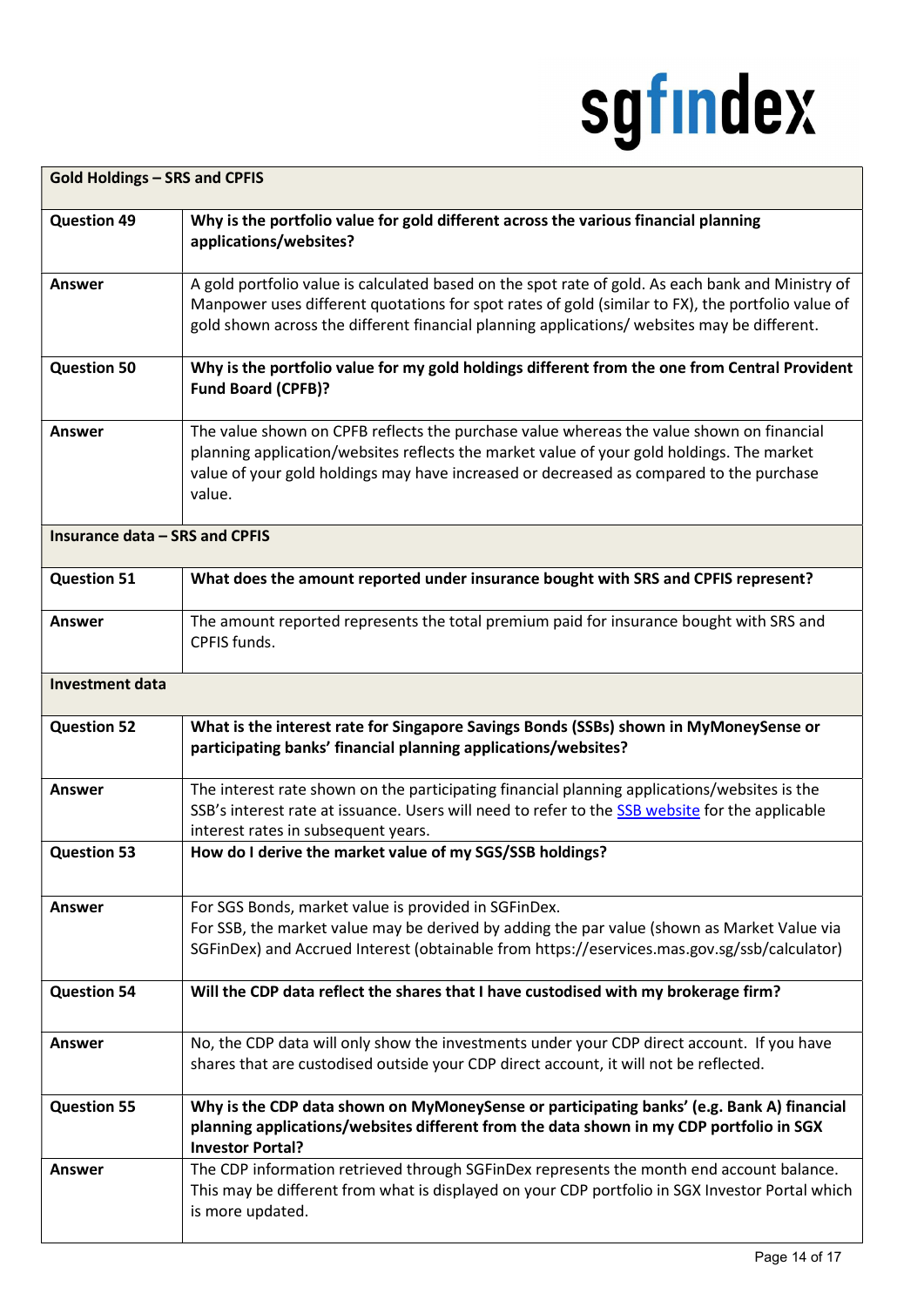

| If there is missing data, it could be due to a technical issue. Please contact the entity providing |
|-----------------------------------------------------------------------------------------------------|
| <sup>1</sup> the financial planning applications/websites for further assistance.                   |
|                                                                                                     |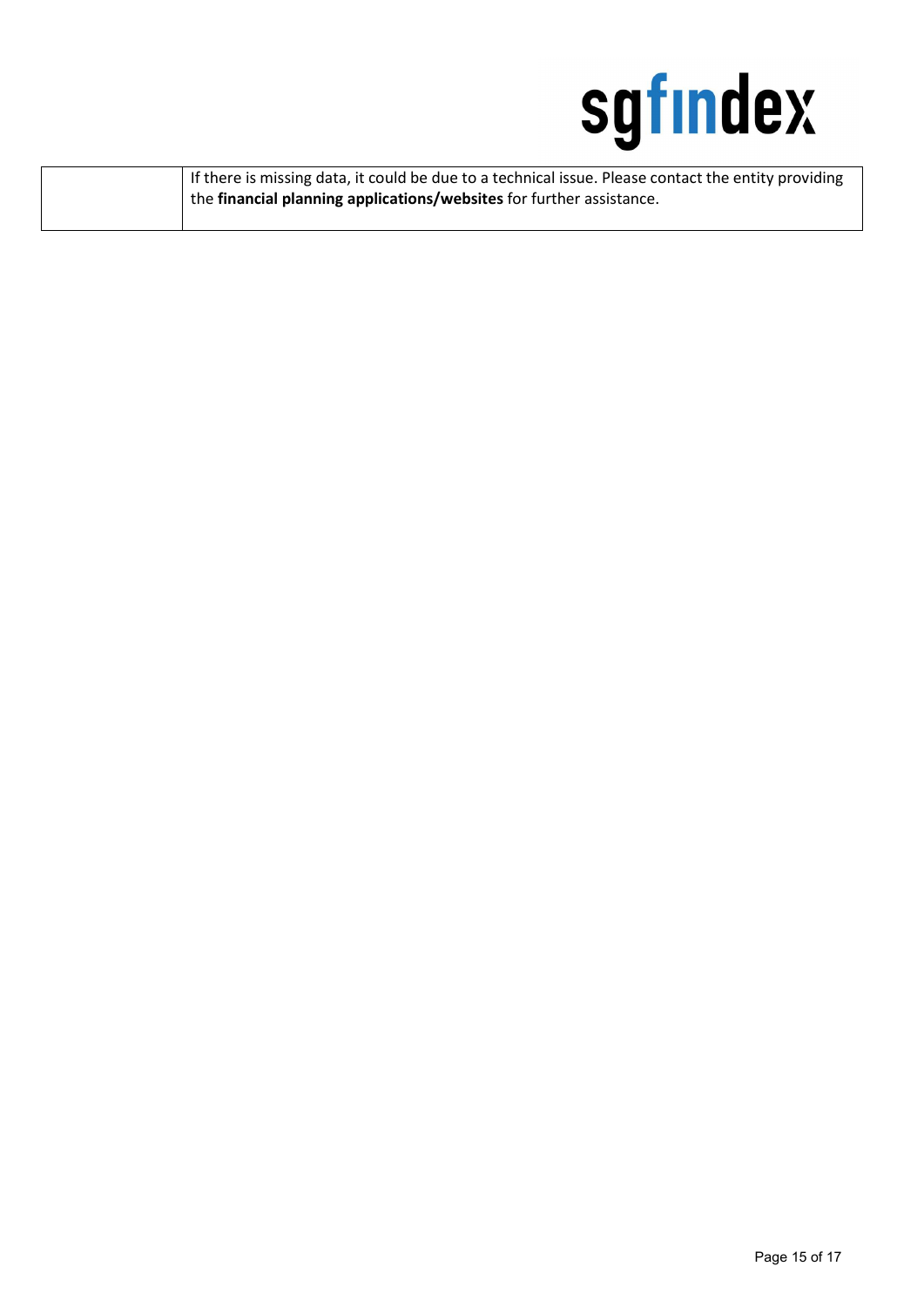#### Revocation of Consent

| <b>Revoking Consent</b> |                                                                                                                                                                                                                                                                                                                                                                                                                                                                                                                                                                                                                                                                                                                                                                                                                                                         |  |
|-------------------------|---------------------------------------------------------------------------------------------------------------------------------------------------------------------------------------------------------------------------------------------------------------------------------------------------------------------------------------------------------------------------------------------------------------------------------------------------------------------------------------------------------------------------------------------------------------------------------------------------------------------------------------------------------------------------------------------------------------------------------------------------------------------------------------------------------------------------------------------------------|--|
| <b>Question 56</b>      | What happens when I revoke my consent for a Data Contributor (e.g. banks/CDP) in<br><b>SGFinDex?</b>                                                                                                                                                                                                                                                                                                                                                                                                                                                                                                                                                                                                                                                                                                                                                    |  |
| Answer                  | Upon revocation of your consent for a Data Contributor, updated financial data from the Data<br>Contributor will no longer be retrievable through SGFinDex from the financial planning<br>applications/websites of the seven participating banks and MOM.                                                                                                                                                                                                                                                                                                                                                                                                                                                                                                                                                                                               |  |
|                         | Past financial data from the Data Contributor (e.g. Bank A) that had been retrieved using the<br>financial planning applications/websites of the other banks (e.g. Bank B) and/or MOM will<br>however not be deleted from their (e.g. Bank B) databases and thus you may still see the<br>financial data previously retrieved on the financial planning applications/websites (e.g. Bank B).<br>Data is not deleted because banks need to meet legislative requirements, such as Anti-Money<br>Laundering / Combating the Financing of Terrorism (AML/CFT) rules on data retention. Banks<br>and/or MOM may also use past data to respond to queries, feedback and complaints from the<br>customer in relation to services which banks and/or MOM had provided based on the data.<br>Please contact your bank or MOM if you have any further questions. |  |
| <b>Question 57</b>      | How do I revoke my consent for Data Contributors (e.g. banks/CDP) to release data?                                                                                                                                                                                                                                                                                                                                                                                                                                                                                                                                                                                                                                                                                                                                                                      |  |
| Answer                  | You may revoke your consent through any of the following ways:                                                                                                                                                                                                                                                                                                                                                                                                                                                                                                                                                                                                                                                                                                                                                                                          |  |
|                         | For users of MyMoneySense<br>(1) Log in to MyMoneySense (https://www.mymoneysense.gov.sg) via Singpass, then<br>navigate to the data settings section, and follow the on-screen instructions to initiate<br>the revocation of consent                                                                                                                                                                                                                                                                                                                                                                                                                                                                                                                                                                                                                   |  |
|                         | For users of banks' financial planning applications/ websites<br>(2) Log in to your bank's SGFinDex landing page, then navigate to the revoke section, and<br>follow the on-screen instructions to initiate the revocation of consent                                                                                                                                                                                                                                                                                                                                                                                                                                                                                                                                                                                                                   |  |

#### Terms and Conditions of Use

- SGFinDex (https://www.mas.gov.sg/-/media/MAS/Fintech/SGFinDex/SGFinDex-Service-TC.pdf)
- Singpass (https://www.singpass.gov.sg/singpass/common/termsofuse)

#### Contact details of Participants

We hope that the FAQs have provided you with useful information about SGFinDex. For other enquiries specific to your needs not addressed above, please contact the participating entities below:

Financial Institutions

#### Citi: 6225 5225

DBS / POSB: 1800 111 1111